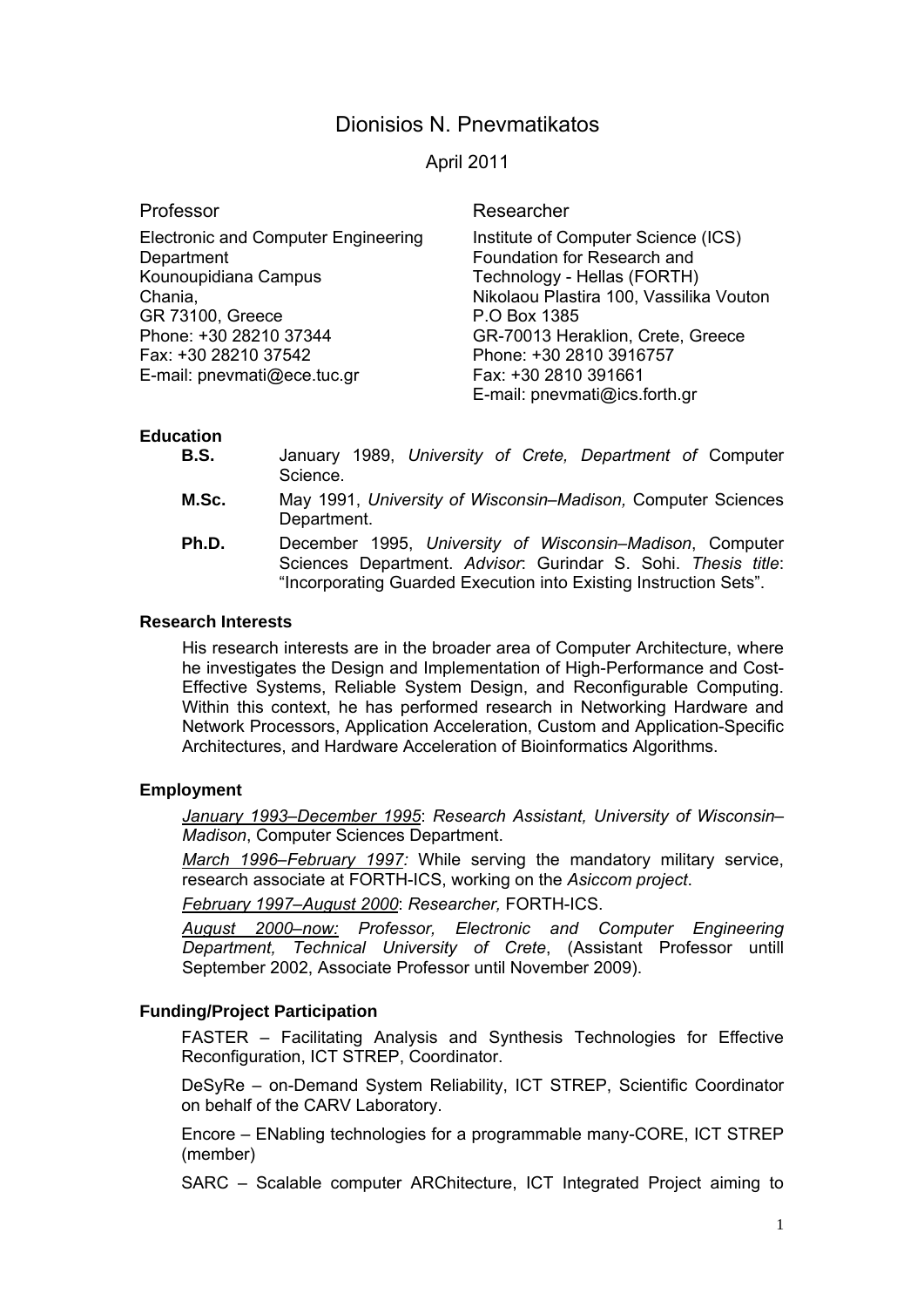develop a scalable integrated architecture applicable to a wide range of applications (member).

HiPEAC– European Network of Excellence on High Performance and Embedded Architecture and Compilation, ICT Network of Excellence, Member of the Interconnects and Reconfigurable Computing Clusters (member).

VPLANET: Advanced Verification and Emulation Platform, GSRT, Scientific Coordinator.

EASY/HIPERLAN: Advanced Pipelining and Implementation of a HIPERLAN Wireless Modem.

PRO3 – Architecture, Design and Implementation of the I/O Subsystem of a Network Processor.

PENED 1999: PLATO: A Development Platform for Protocol Boosting in ATM networks (GSRT, graded 9.9/10).

ASSICOM – Design and Implementation of the ATLAS I ATM single chip switch (member).

SPEAR-II – Superscalar Network Processor Architecture (member).

#### **Teaching**

Since September 1997 I have taught many courses in in Computer Architecture and Digital Design, both at undergraduate and graduate levels, and in the Department of Computer Science of the University of Crete and in the Electronic and Computer Engineering Department of the Technical University of Crete. The undergraduate courses are:

- Digital Design
- Advanced Digital Design
- Digital Computers (Assembly)
- Computer Organization
- Computer Architecture
- Advanced Computer Architecture

The undergraduate courses are:

- Parallel Computer Architecture (University of Crete)
- Advanced Processor Architectures
- Special Topics in Computing System Design
- Designing Application Specific Architectures
- Network Processor Architecture

I designed the undergraduate courses Advanced Digital Design, Advanced Computer Architecture Προχωρημένη Λογική Σχεδίαση, Προχωρημένη Αρχιτεκτονική Υπολογιστών, and all the graduate courses I teach, and I significantly revamped the undergraduate courses Digital Computers and Computer Architecture.

Together with Professors D. Serpanos and G Stamoulis, I translated the 3rd edition of the "Computer Architrecture – A Quantitative Approach" by J. L. Hennessy, D. A. Patterson, a reference book in Computer Architecture.

#### **Student Advising**

In the Technical University of Crete since August 2000 I have supervised more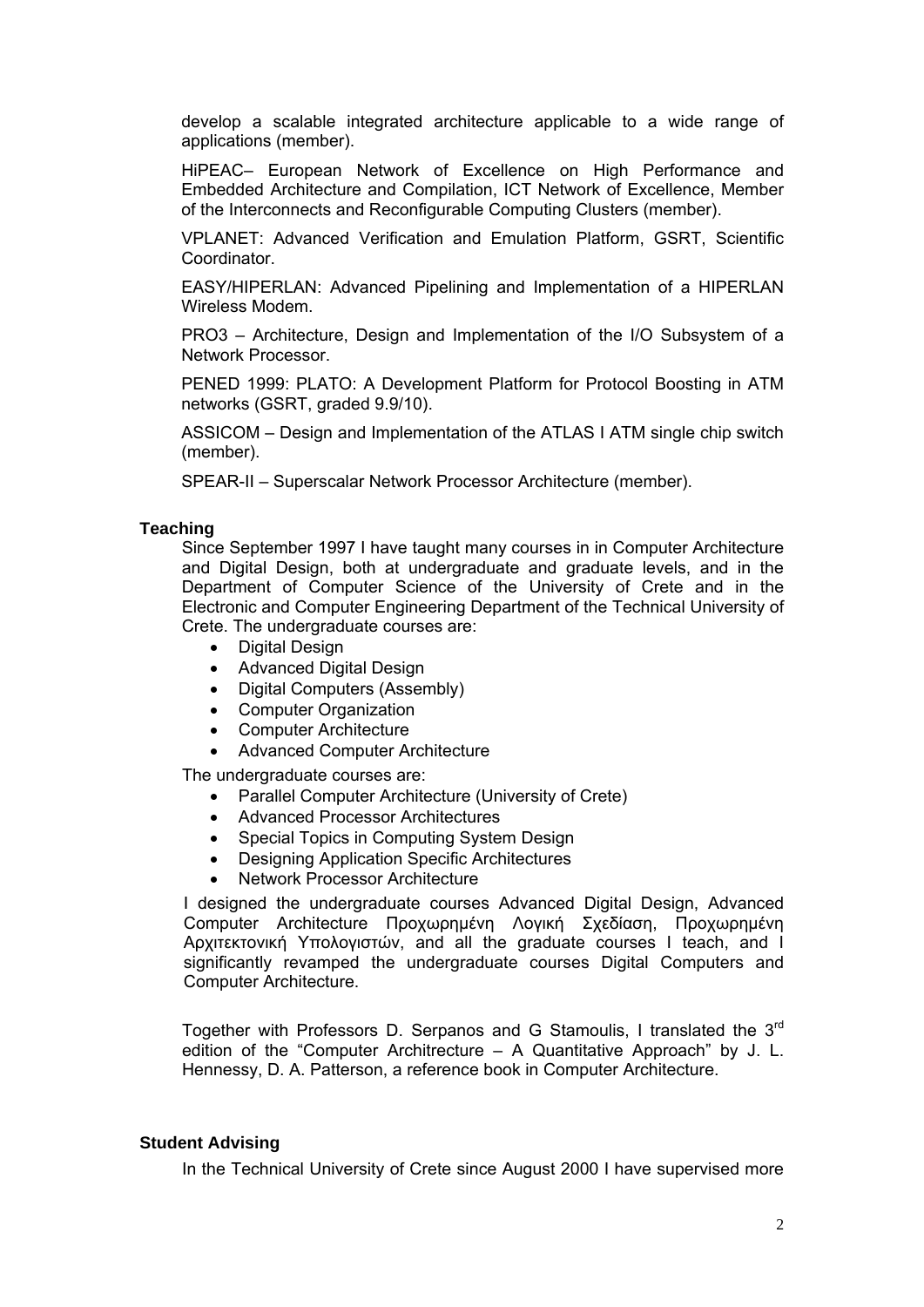than 20 undergraduate diploma thesis and 6 Master thesis.

PhD. Examination Committees:

 "Opponent", Department of Electrical Engineering, Linköping University, Sweden, 2004 (Dr. Ulf Nordqvist).

TU-Delft, December 2007 (Dr. I. Sourdis), May 2011 (D. Theodoropoulos), June 2011 (Daniele Ludovici) University of Crete: N. Chrysos, S. Kavvadias Democritus University of Thrace: K. Siozios University of Patras: G. Keramidas. Technical University of Crete: E. Sotiriadis, E. Koutroulis, I. Chatzakis.

## **Departmental Duties, Committees, etc**

- Chair, Electronic and Computer Engineering Department, September 2007- August 2009
- Scientific Coordinator for the Network Operation Center of the Technical University of Crete, October 2002 – March 2006
- Scientific Coordinator of the Departmental Practical Training Program, 2006now.
- Various employee selection and employee promotion evaluation committees

## **Citations**

Circa 2003 there were 120 citations of my work (excluding self-citations), and in selected conferences and journals only.

Google Scholar reported ~820 citations to my work *total* (*i.e. with all selfcitations by me or by co-authors*) on February 2009, and ~1250 on April 2011, while the Scholar Index tool:

http://interaction.lille.inria.fr/~roussel/projects/scholarindex/index.cgi based on the same raw data gives  $\{h\text{-index}, g\text{-index}\} = \{13, 27\}$  and  $\{17, 34\}$  for February 2009 and April 2011 respectively.

## **Professional Service**

Program Co-Chair:

 21st International Conference on Field Programmable Logic and Applications (FPL), 2011

Program Chair:

 Design and Test Europe (DATE) Architecture and Microarchitecture Track, 2009, 2010

## Program Co-Chair:

 Design and Test Europe (DATE) Architecture and Microarchitecture Track, 2007, 2008

General Co-Chair:

- Panhellenic Conference on Informatics (PCI) 2008
- International Workshop on Rapid System Prototyping (RSP) 2007.

Conference Technical Committee Member:

• International Symposium on Microarchitecture (MICRO), 2011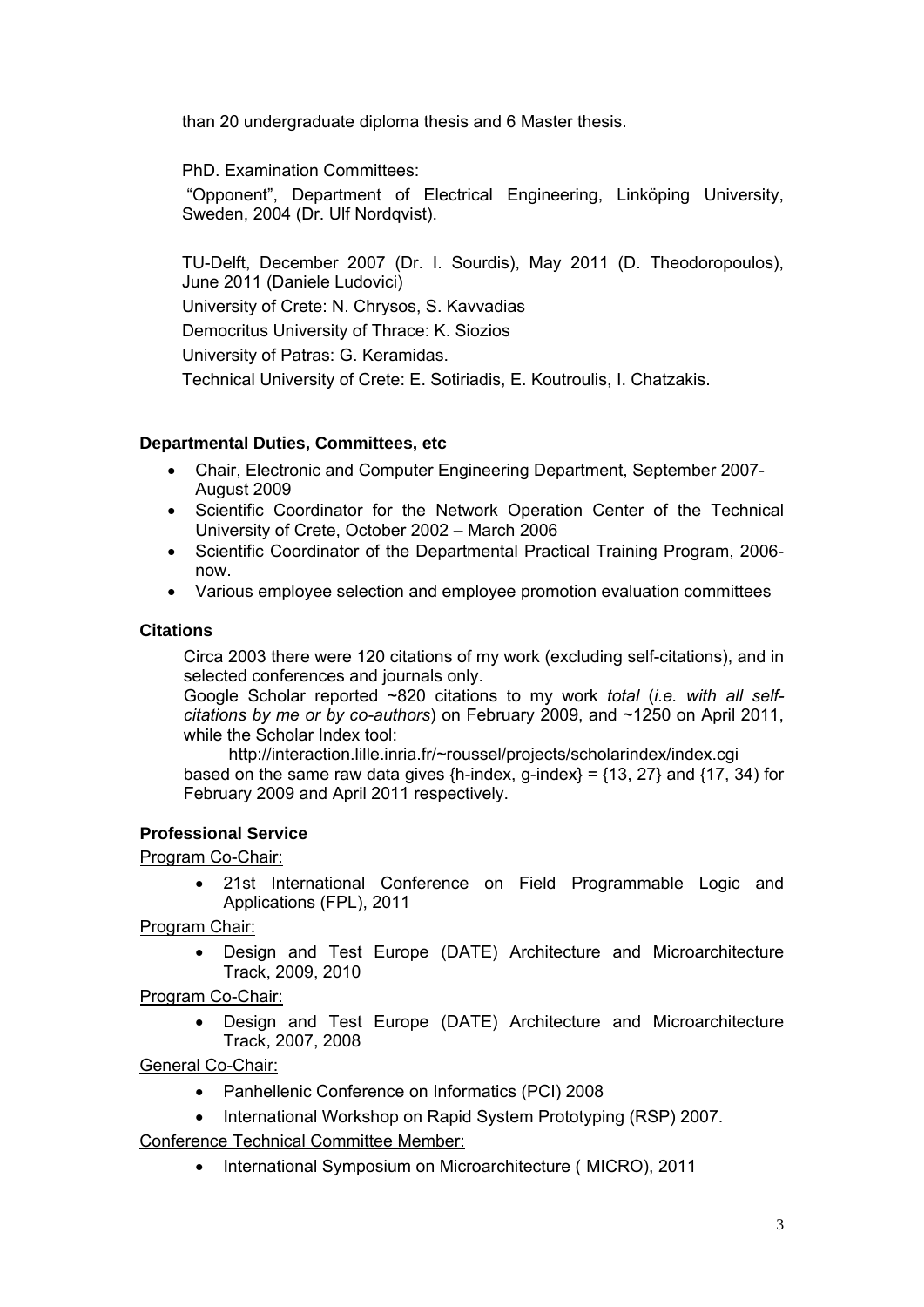- Design and Test Europe (DATE), Architecture and Microarchitecture Track, 2006
- International Conference on Field Programmable Logic and Applications (FPL), 2007, 2008, 2009
- International Conference on Embedded Computer Systems: Architectures, Modelling, and Simulation (IC-SAMOS) 2006, 2007, 2008, 2009
- International Workshop on Rapid System Prototyping (RSP) 2006, 2007, 2008, 2009
- International Conference on Supercomputing (ICS) 2006, 2007
- IEEE International Parallel & Distributed Processing Symposium (IPDPS) 2007
- International Conference on Computer Design (ICCD) 2007, 2008
- International Conference on Parallel Processing (ICPP), Architecture Track 2002
- Computing Frontiers 2007
- IEEE International Symposium on Circuits and Systems (ISCAS) 2007
- IFIP/IEEE International Conference on Very Large Scale Integration (VLSI-Soc) 2008
- International Symposium on Signal Processing and Information Technology (ISSPIT) 2006
- IEEE International ASIC/SOC Conference (ASIC) 2000-2002
- Panhellenic Conference on Informatics (PCI) 2005

### Workshop Technical Committee Member:

- HIPEAC-RC (Reconfigurable Computing) 2007, 2008, 2009
- HIPEAC- Interconnection Network Architectures: On-Chip, Multi-Chip (INA-OCMC), 2007, 2008, 2009

### Journal Reviewer:

- IEEE Micro
- ACM Transactions on Architecture and Code Optimization (TACO)
- ACM Transactions on Embedded Systems (TECS)
- IEEE Transactions on Computers (TC)
- IEEE Transactions on VLSI Systems (TVLSI)
- IEEE Transactions on Networking (TON)
- International Journal on Parallel Processing
- Journal of Systems Architecture
- Computer Architecture Letters
- Computer Networks, The International Journal of Computer and Telecommunications Networking (COMNET)
- IET Computers & Digital Techniques
- Electronics and Telecommunications Research Institute Journal (ETRI), South Korea.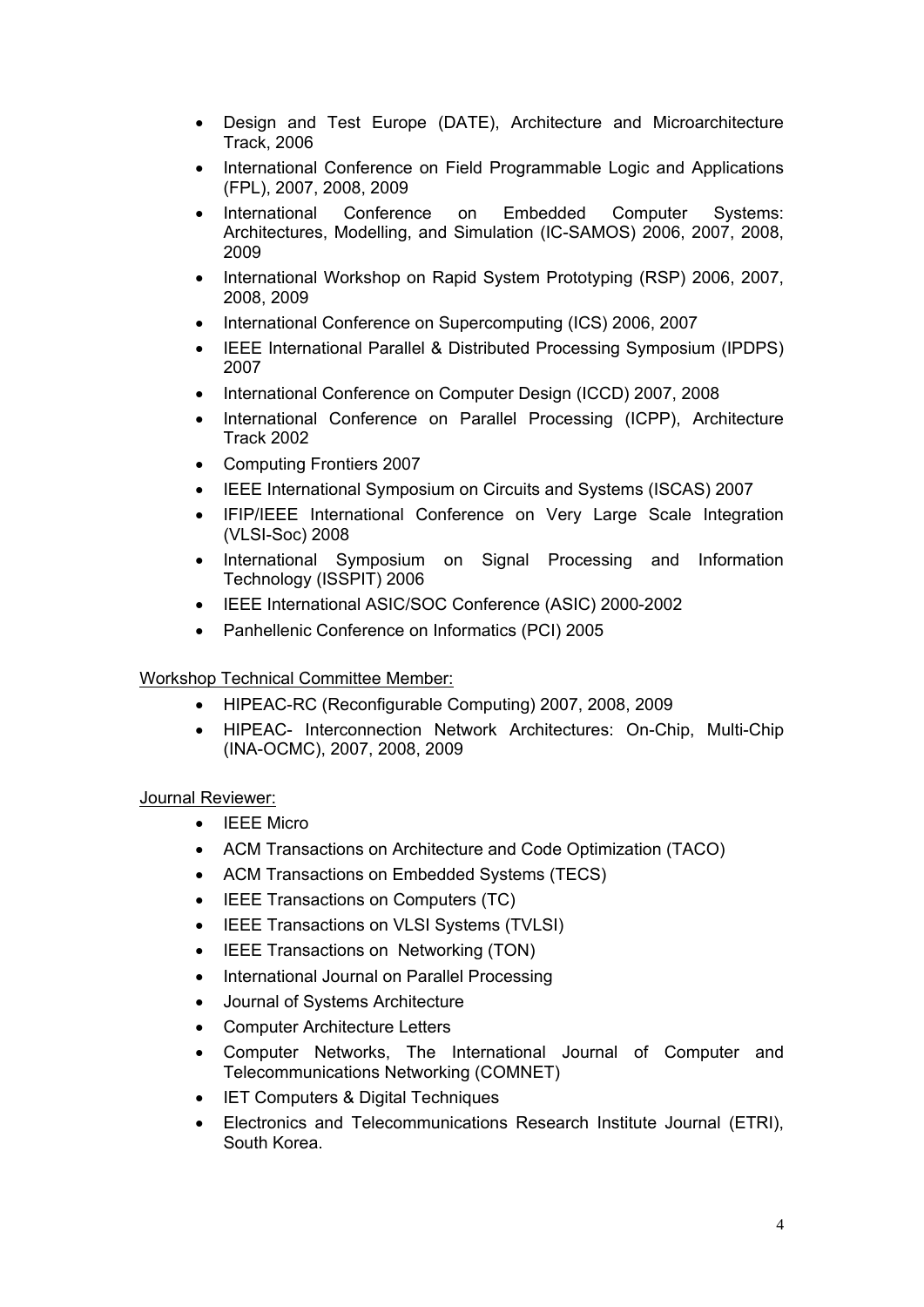Conference Reviewer:

- International Symposium on Computer Architecture (ISCA) 1993, 1995, 1998
- Architectural Support for Programming Languages and Operating Systems (ASPLOS) 1994
- IEEE/ACM International Symposium on Microarchitecture (MICRO) 2001
- IEEE Symposium on High-Performance Computer Architecture (HPCA) 1995, 2008
- International Conference on Computer Design (ICCD) 1997-1998
- International Conference on Parallel Architectures and Compilation Techniques (PACT) 1999, 2001
- International Conference on Supercomputing (ICS) 2000, 2001, 2007
- IEEE International Parallel & Distributed Processing Symposium (IPDPS) 2007
- IEEE International on ASIC/SOC Conference (ASIC) 2000-2002
- The 8th Workshop on Hot Topics in Operating Systems (HotOS-VIII) 2001
- IEEE International Symposium on Circuits and Systems (ISCAS) 2007
- International Conference on New Technologies, Mobility and Security (NTMS) 2007
- 9th International World Wide Web Conference (WWW9) 1999
- International Workshop on Agents and Peer-to-Peer Computing (AP2PC) 2002
- Pan-Hellenic Informatics Conference (PCI) 2000-2001
- SIGDA PhD Forum at Design Automation Conference 2002

### Guest Editor:

ACM Transactions on Embedded Computing Systems (TECS), Special Issue on Rapid System Prototyping, Volume 7, Issue 4 (July 2008).

### **Invited Talks**

University of Ioannina, Computer Sciences Department, June 1998, ``Computer Architecture around the Turn of the Century''.

### **Publications**

### *Book Chapters:*

- **[B1]** Sotiris Ioannidis, Athanasios Papathanasiou, Gregorios Maglis, Evangelos Markatos, Dionisios Pnevmatikatos, and Julia Sevaslidou, ``On Using Reliable Network RAM in Networks of Workstations'', Cluster Computing, pp. 109-121, Chapter 10, 2001, ISBN 1-59033-113-3, Nova Science Publishers, USA.
- **[B2]** George Kornaros, Ioannis Papaeystathiou, and Dionιsios Pnevmatikatos, ``Real-time Monitoring and Diagnostic Services for Networks-on-Chip'', Chanter 9, Networks-on-Chips: Theory and Practice, In Press, Publisher: Taylor & Francis Group LLC - CRC Press, Editors: Fayez Gebali, Haytham Elmiligi, and M.Watheq El-Kharashi.
- **[B3]** Koen De Bosschere, Wayne Luk, Xavier Martorell, Nacho Navarro, Mike O'Boyle, Dionisios Pnevmatikatos, Alex Ramirez, Pascal Sainrat, André Seznec, Per Stenström, Olivier Temam, ``High-Performance Embedded Architecture and Compilation Roadmap'', *Transactions on High-Performance*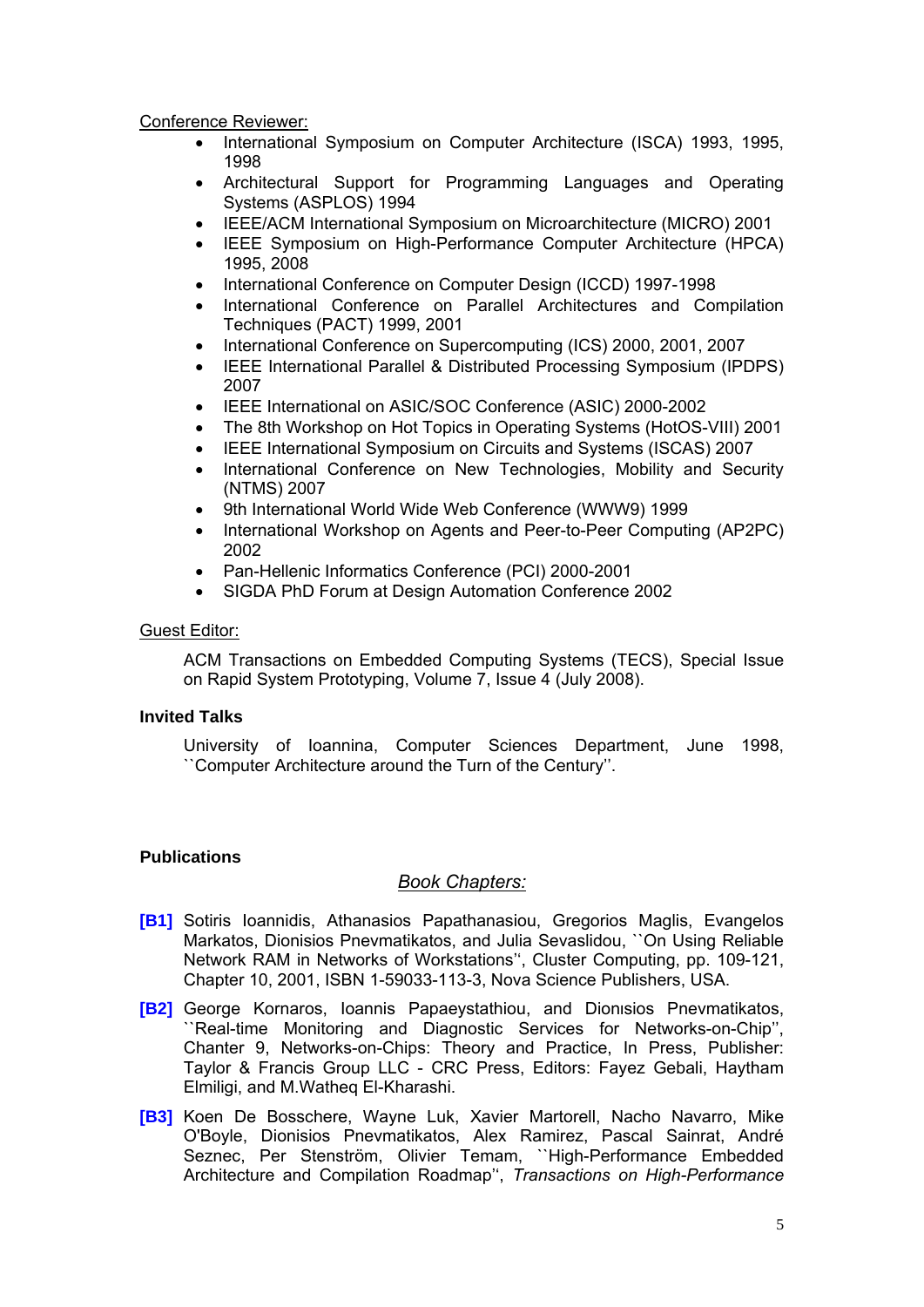*Embedded Architectures and Compilers*. Springer-Verlag. Vol. 1 (1). 2007. pp. 5-29.

### *Journal Publications*

- **[J1]** Jeffrey D. Gee, Mark D. Hill, Dionisios N. Pnevmatikatos, and Alan J. Smith, ``Cache Performance of the SPEC92 Benchmark Suite,'' IEEE Micro, August 1993.
- **[J2]** Georgios Kornaros, Dionisios Pnevmatikatos, Panagiota Vatsolaki, Georgios Kalokerinos, Chara Xanthaki, Dimitrios Mavroidis, Dimitrios Serpanos, and Manolis Katevenis, ``Implementation of ATLAS I: a Single-Chip ATM Switch with Backpressure'', IEEE *Micro*, vol. 19, n. 1, pp. 30-41, February 1999.
- **[J3]** Sotiris Ioannidis, Athanasios Papathanasiou, Gregorios Maglis, Evangelos Markatos, Dionisios Pnevmatikatos, and Julia Sevaslidou, ``On Using Reliable Network RAM in Networks of Workstations'', *Parallel and Distributed Computing Practices (PDCP)*, Special Issue on High Performance Computing Clusters, Vol. 2, No. 5, Nova Science Publishers, USA, May 1999*.*
- **[J4]** Dionisios Pnevmatikatos, Evangelos Markatos, Gregory Maglis, and Sotiris Ioannidis, ``On Using Network RAM as a non-volatile Buffer'', *Cluster Computing: The Journal on Networks, Software and Applications*, Special Issue on I/O in Shared-Storage Clusters, (4), pp. 295-303, Baltzer Science Publishers, 1999.
- **[J5]** Evangelos Markatos, Dionisios Pnevmatikatos, Michail Flouris and Manolis Katevenis, ``Secondary Storage Management for Web Proxies,'' *IEEE Transactions On Networking (TON)*, Vol. 10, No 6, December 2002.
- **[J6]** Dionisios Pnevmatikatos, Ioannis Sourdis and Kyriakos Vlachos, ``An Efficient and Low-Cost Input/Output Subsystem for Network Processors'', *IEEE Design and Test of Computers,* Vol. 20, no. 4, pp. 56-64, July 2003.
- **[J7]** Ioannis Papaefstathiou, Stylianos Perissakis, Theofanis G. Orphanoudakis, Nikos A. Nikolaou, George Kornaros, Nicholas A. Zervos, George Konstantoulakis, Dionisios N. Pnevmatikatos, and Kyriakos Vlachos, ``PRO3: A Hybrid NPU Architecture'' , IEEE Micro, Vol. 24, no. 5, pp. 20-33, September/October 2004.
- **[J8]** Kyriakos Vlachos, Theofanis Orphanoudakis, Yannis Papaeftathiou, Nikolaos Nikolaou, Dionisios Pnevmatikatos, George Konstantoulakis, J. A. Sanchez-P., ``Design and performance evaluation of a Programmable Packet Processing Engine (PPE) suitable for high-speed network processors units'', Journal of Microprocessors and Microsystems, vol. 31, no 3, 2007.
- **[J9]** Ioannis Sourdis, Dionisios N. Pnevmatikatos, Stamatis Vassiliadis, ``Scalable multigigabit pattern matching for packet inspection'', IEEE Transactions on Very Large Scale Integration (VLSI) Systems, Volume 16 , Issue 2 (February 2008).
- **[J10]** Manolis Katevenis, Vassilis Papaefstathiou, Stamatis G. Kavadias, Dionisios N. Pnevmatikatos, Federico Silla, Dimitrios S. Nikolopoulos, ``Explicit Communication and Synchronization in SARC''. IEEE Micro, vol 30, no 5, pp. 30-41, 2010.

*Conference Publications (Refereed):*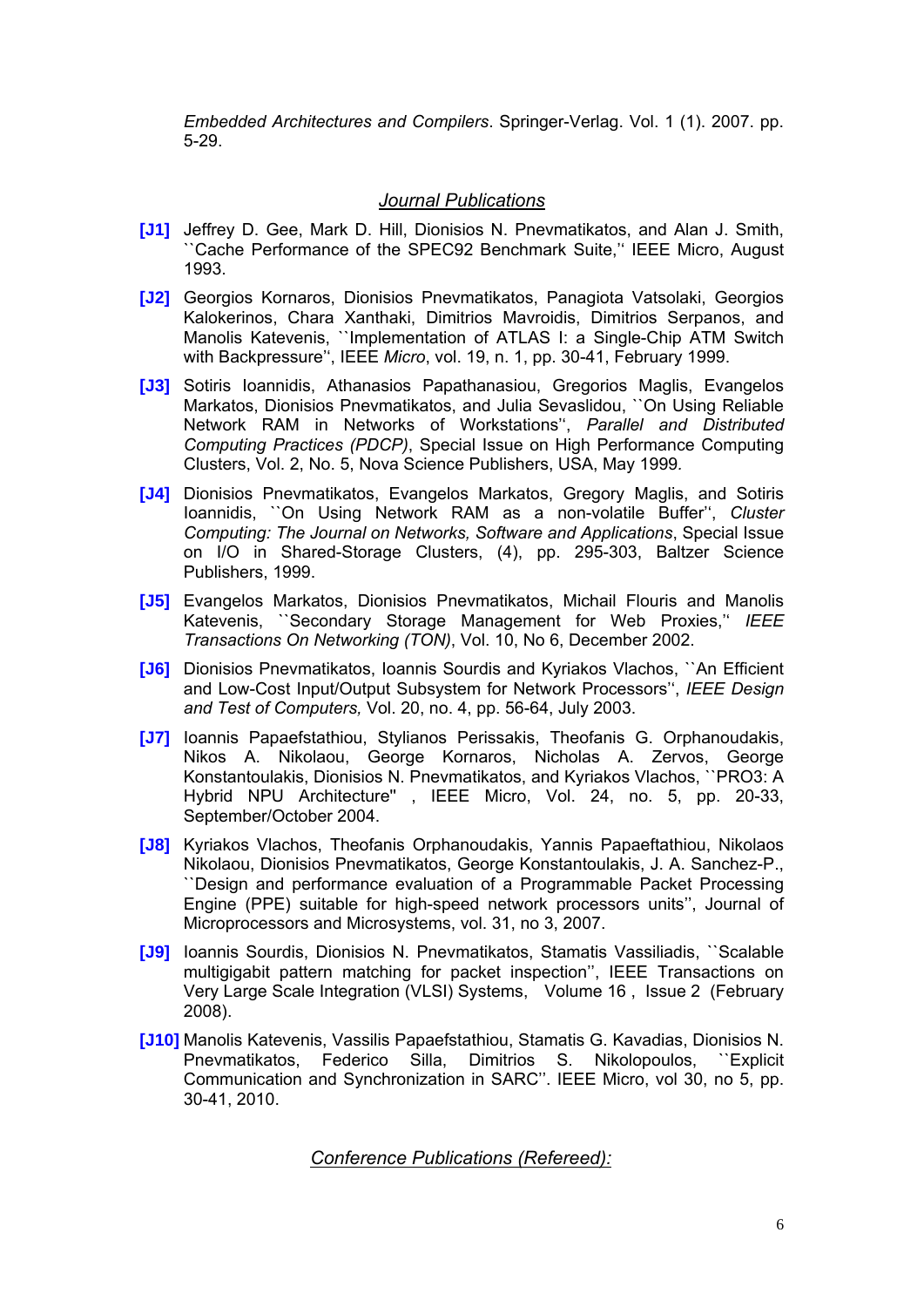- **[C1]** Dionisios N. Pnevmatikatos, Manoj Franklin, and Gurindar S. Sohi, ``Control Flow Prediction for Dynamic ILP Processors,'' *Proceedings of the 26th Annual International Symposium on Microarchitecture (MICRO-26)*, December 1993, IEEE/ACM.
- **[C2]** Dionisios N. Pnevmatikatos and Gurindar S. Sohi, ``Guarded Execution and Branch Prediction in Dynamic ILP Processors,'' *Proceedings of the 21st Annual International Symposium on Computer Architecture (ISCA-21)*, April 1994, IEEE/ACM.
- **[C3]** Todd M. Austin, Dionisios N. Pnevmatikatos, and Gurindar S. Sohi, ``Streamlining Data Cache Access with Fast Address Calculation,'' *Proceedings οf the 22nd Annual Ιnternational Symposium on Computer Architecture (ISCA-22)*, June 1995, IEEE/ACM.
- **[C4]** Georgios Kornaros, Dionisios Pnevmatikatos, Panagiota Vatsolaki, Georgios Kalokerinos, Chara Xanthaki, Dimitrios Mavroidis, Dimitrios Serpanos, and Manolis Katevenis, ``Implementation of ATLAS I: a Single-Chip ATM Switch with Backpressure'', Proceedings of the *Hot Interconnects VI Symposium*, August 1998.
- **[C5]** Dionisios Pnevmatikatos, Georgios Kornaros, G. Kalokerinos, and Chara Xanthaki, ``The Memory Structures of ATLAS I, a High Performance, 16x16 ATM Switch Supporting Backpressure,'' *Proceedings of the 11th Annual 1998 IEEE International ASIC Conference,* September 1998.
- **[C6]** Georgios Kornaros, Dionisios Pnevmatikatos, Dimitrios Mavroidis, Peni Vatsolaki, George Kalokerinos, Chara Xanthaki, Georgios Dimitriadis, ``On Optimizing ATLAS I, A 10 Gbps ATM Switch,'' *Proceedings of the 7-th Hellenic Conference on Informatics,* Ioannina, Greece, August 26-29, 1999, pp. IV.50-IV.60.
- **[C7]** Dionisios Pnevmatikatos and Georgios Kornaros, ``ATLAS II: Optimizing a 10Gbps Single-chip ATM Switch,'' *12th Annual 1999 IEEE International ASIC/SOC Conference,* Washington, DC, USA, September 15-18, 1999, IEEE.
- **[C8]** Evangelos Markatos, Manolis Katevenis, Dionisios Pnevmatikatos and Michail Flouris, ``Secondary Storage Management for Web Proxies,'' *Proceedings of the 2nd USENIX Symposium on Internet Technologies and Systems (USITS '99),* Boulder, CO, USA, October 12-13, 1999, USENIX.
- **[C9]** Apostolos Dollas, Dionisios Pnevmatikatos, Nikolaos Aslanides, Stamatios Kavvadias, Euripides Sotiriades, Sotirios Zogopoulos, Kyprianos Papademetriou, Architecture and Applications of PLATO, a Reconfigurable Active Network Platform, *Proceedings, 9th International IEEE Symposium on Field-Programmable Custom Computing Machines (FCCM-2001)*, Rohnert Park, CA, April 30 - May 2, 2001, IEEE.
- **[C10]** Apostolos Dollas, Nikolaos Aslanides, Stamatios Kavvadias, Euripides Sotiriades, Kyprianos Papademetriou, Dionisios N. Pnevmatikatos, Rapid Prototyping of a Reusable 4x4 Active ATM Switch Core with the PCI Pamette, *Proceedings, 12th International IEEE Workshop on Rapid System Prototyping (RSP-2001)*, pp. 17-23, Monterey, CA, June 25-27, 2001, IEEE.
- **[C11]** Andreas Moshovos, Dionisios Pnevmatikatos, Amirali Baniasadi, ``Slice-Processors: An Implementation of Operation-based Prediction'', *Proceedings of the 15th ACM International Conference on Supercomputing (ICS),* Sorrento, Naples, Italy, June, 16 - 21, 2001, ACM.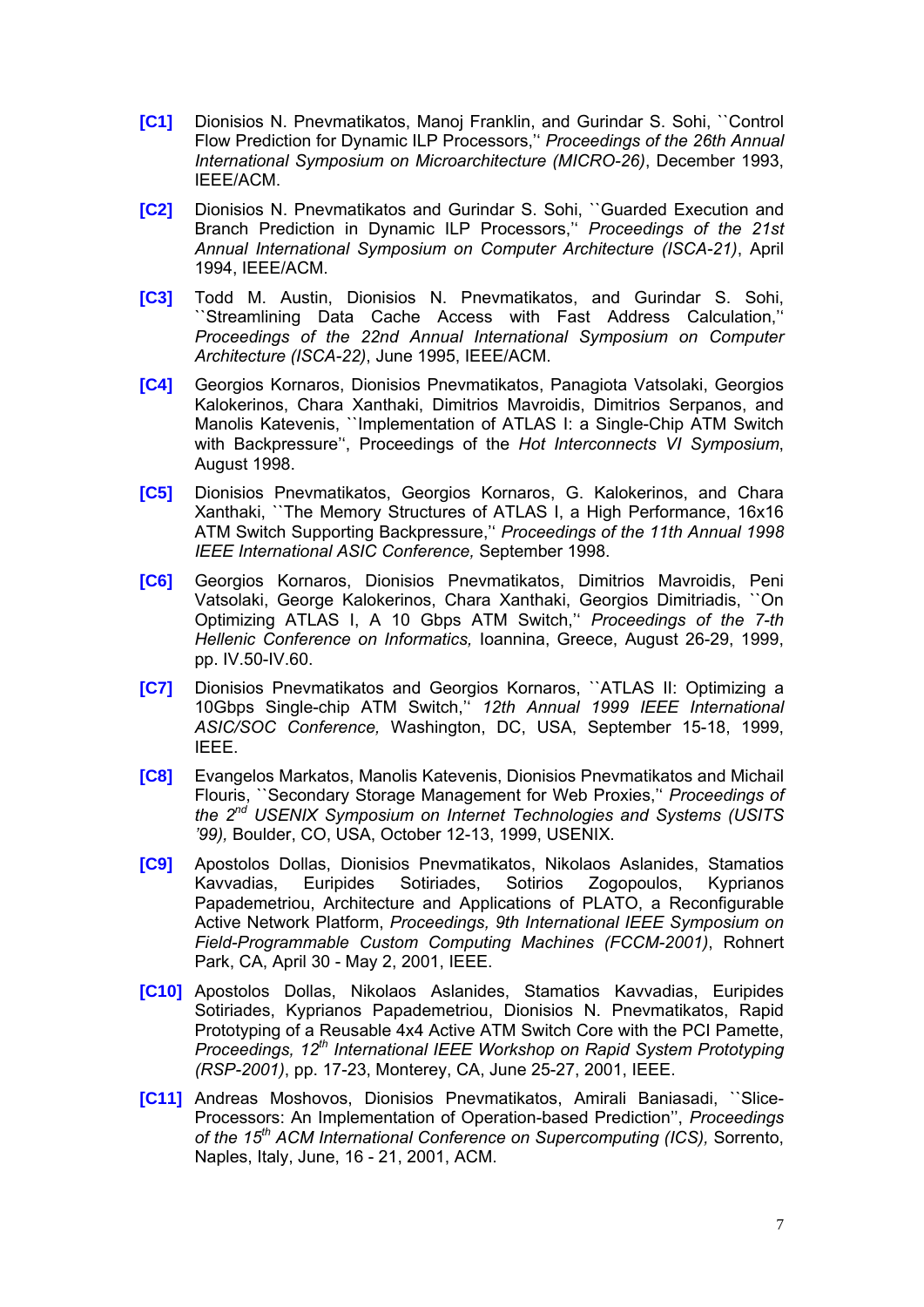- **[C12]** Apostolos Dollas, Dionisios Pnevmatikatos, Nikolaos Aslanides, Euripides Sotiriades, Stamatis Kavvadias, Sotiris Zogopoulos, ``Experimental Testing of PLATO, a Reconfigurable Active ATM Network Node'', *Proceedings of the 8th Panhellenic Informatics Conference*, Cyprus, November, 2001.
- **[C13]** K. Vlachos, T. Orphanoudakis, N. Nikolaou, S. Perissakis, D. Pnevmatikatos, G. Kornaros, J.A. Sanchez and G. Konstantoulakis, ``Processing and Scheduling Components in an Innovative Network Processor Architecture'', *Proceedings of the International Conference on VLSI Design,* New Dehli, India, January 4-8, 2003. (7 pages) IEEE, ACM.
- **[C14]** Ioannis Sourdis Dionisios Pnevmatikatos, and Kyriakos Vlachos, ``An Efficient and Low-Cost Input/Output Subsystem for Network Processors'', *Workshop on Application Specific Processors (WASP-1),* November 19, 2002, Istanbul, Turkey (8 pages).
- **[C15]** George Lykakis, Nikolaos Mouratidis, George Konstantoulakis, Kyriakos Vlachos, Nikolaos Nikolaou, Stylianos Perissakis, Ioannis Sourdis, Dionisios Pnevmatikatos, Dionisios Reisis, ``Efficient Field Processing Cores In An Innovative Protocol Processor System-On-Chip'', *Design Automation and Test Europe (DATE)*, March 3-7, 2003, Munich, Germany.
- **[C16]** Ioannis Sourdis and Dionisios Pnevmatikatos, ``Fast, Large-Scale String Match for a 10Gbps FPGA-based Network Intrusion Detection System'', *13th International Conference on Field Programmable Logic and Applications (FPL)*, September 1-3, 2003, Lisbon – Portugal.
- **[C17]** I. Charitakis, Dionisios Pnevmatikatos, Evangelos Markatos, Kostas Anagnostakis ``S2I: a Tool for Automatic Rule Match Compilation for the IXP Network Processor''. Proceedings of the 7th International Workshop on Software and Compilers for Embedded Systems, SCOPES 2003, pp.226-239, September 24-26, 2003 Vienna - Austria.
- **[C18]** Ioannis Sourdis, and Dionisios Pnevmatikatos, ``Pre-decoded CAMs for Efficient and High-Speed NIDS Pattern Matching'', Proceedings of the Twelfth Annual IEEE Symposium on Field Programmable Custom Computing Machines (FCCM), April 20 - 23, 2004, Napa, California, USA.
- **[C19]** Vassilios Dimopoulos, Giorgos Papadopoulos and Dionisios Pnevmatikatos, ``On the Importance of Header Classification in HW/SW Network Intrusion Detection Systems'', Proceedings of the 10th Panhellenic Conference on Informatics (PCI), November 11-13, 2005, Volos, Greece. Lecture Notes in Computer Science, Vol. 3746, ``Advances in Informatics'' P. Bozanis and E. Houstis (Eds.), 2005, XIX, ISBN-10: 3-540-29673-5
- **[C20]** Ioannis Sourdis, Dionisios Pnevmatikatos, Stephan Wong, and Stamatis Vassiliadis, ``A Reconfigurable Perfect-Hashing Scheme for Packet Inspection'', Proceedings of the 15th International Conference on Field Programmable Logic and Applications (FPL), August 24-26, 2005, Tampere, Finland.
- **[C21]** Giorgos Papadopoulos and Dionisios Pnevmatikatos, ``Hashing + Memory = Low Cost, Exact Pattern Matching'', Proceedings of the 15th International Conference on Field Programmable Logic and Applications (FPL), August 24- 26, 2005, Tampere, Finland.
- **[C22]** Aggelos Arelakis and Dionisios Pnevmatikatos, ``Variable-Length Hashing for Exact Pattern Matching'', Proceedings of the 16th International Conference on Field Programmable Logic and Applications (FPL), August 28-30, 2006, Madrid, Spain.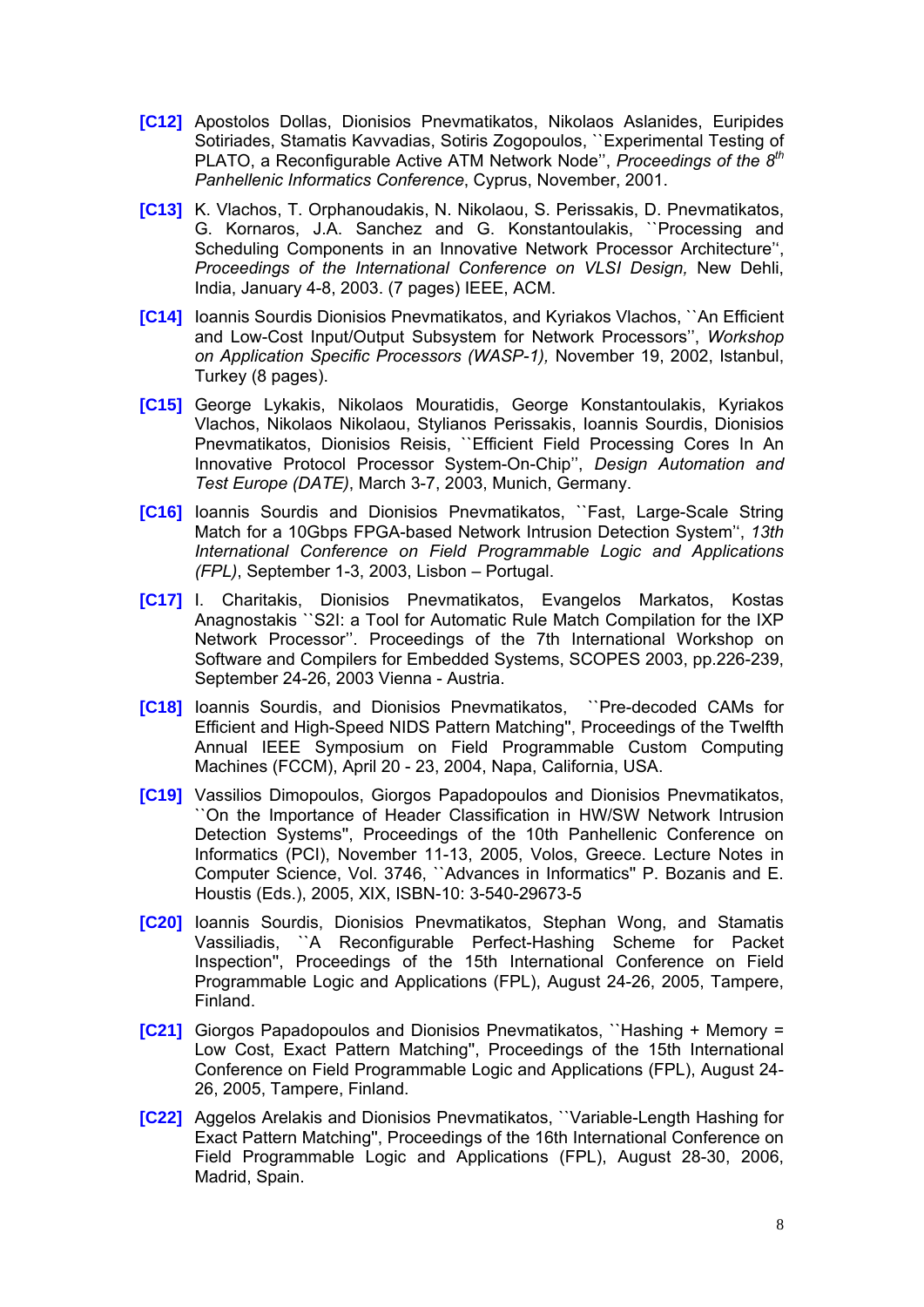- **[C23]** Ioannis Sourdis, Vasilis Dimopoulos, Dionisios Pnevmatikatos, and Stamatis Vassiliadis, ``Packet Pre-filtering for Network Intrusion Detection'', Proceedings of the ACM/IEEE Symposium on Architectures for Networking and Communications Systems (ANCS) December 4-5, 2006, San Jose, USA.
- **[C24]** Ioannis Mavroidis, Ioannis Papaefstathiou and Dionisios Pnevmatikatos, ``Hardware Implementation of 2-Opt Local Search Algorithm for the Travelling Salesman Problem'', RSP '07: Proceedings of the 18th IEEE/IFIP International Workshop on Rapid System Prototyping, June 2007.
- **[C25]** George Michelogiannakis and Dionisios Pnevmatikatos and Manolis Katevenis, ``Approaching Ideal NoC Latency with Pre-Configured Routes'', NOCS '07: Proceedings of the First International Symposium on Networks-on-Chip, 2007.
- **[C26]** Ioannis Mavroidis and Ioannis Papaefstathiou and Dionisios Pnevmatikatos, ``A Fast FPGA-Based 2-Opt Solver for Small-Scale Euclidean Traveling Salesman Problem'', FCCM '07: Proceedings of the 15th Annual IEEE Symposium on Field-Programmable Custom Computing Machines, 2007.
- **[C27]** Vassilis Dimopoulos, Ioannis Papaefstathiou, Dionisios N. Pnevmatikatos, ``A Memory-Efficient Reconfigurable Aho-Corasick FSM Implementation for Intrusion Detection Systems'', Proceedings of the 2007 International Conference on Embedded Computer Systems: Architectures, Modelling and Simulation (IC-SAMOS 2007), Samos, Greece, July 16-19, 2007.
- **[C28]** Vassilis Papaefstathiou, Dionisios N. Pnevmatikatos, Manolis Marazakis, Giorgos Kalokairinos, Aggelos Ioannou, Michael Papamichael, Stamatis Kavadias, Giorgos Mihelogiannakis, Manolis Katevenis, ``Prototyping Efficient Interprocessor Communication Mechanisms'', Proceedings of the 2007 International Conference on Embedded Computer Systems: Architectures, Modelling and Simulation (IC-SAMOS 2007), Samos, Greece, July 16-19, 2007.
- **[C29]** Ioannis Papaefstathiou, Dimitris Mprachos, Christodoulos Yannakou, Nikolaos Zervos, Dionisios Pnevmatikatos, ``Rapid System Prototyping of Networking Embedded Systems using System-C", In proceedings, Parallel and Distributed Computing and Systems (PDCS), 16-18 November, 2008.
- **[C30]** Sotiria Fytraki, Dionisios Pnevmatikatos, ``ReSim, a Trace-Driven, Reconfigurable ILP Processor Simulator'', In Proceedings, Design, Automation and Test Europe, 20-24 April 2009, Nice, France.
- **[C31]** Panagiotis Afratis, Constantinos Galanakis, Euripides Sotiriades, Georgios-Grigorios Mplemenos, Grigorios Chrysos, Yiannis Papaefstathiou, Dionisios Pnevmatikatos, ``Design and Implementation of a Database Filter for BLAST Acceleration'', In Proceedings, Design, Automation and Test Europe, 20-24 April 2009, Nice, France.
- **[C32]** George Kalokerinos, Vassilis Papaefstathiou, George Nikiforos, Stamatis Kavadias, Manolis Katevenis, Dionisios Pnevmatikatos and Xiaojun Yang, ``FPGA Implementation of a Configurable Cache/Scratchpad Memory with Virtualized User-Level RDMA Capability'', Proceedings of the 2009 International Conference on Embedded Computer Systems: Architectures, Modelling and Simulation (IC-SAMOS 2009), Samos, Greece, July 20-23, 2009.
- **[C33]** Konstantinos Kyriakoulakos, Dionisios Pnevmatikatos, ``A Novel SRAM-Based FPGA Architecture for Efficient TMR Fault Tolerance Support'', Proceedings of the 19th International Conference on Field Programmable